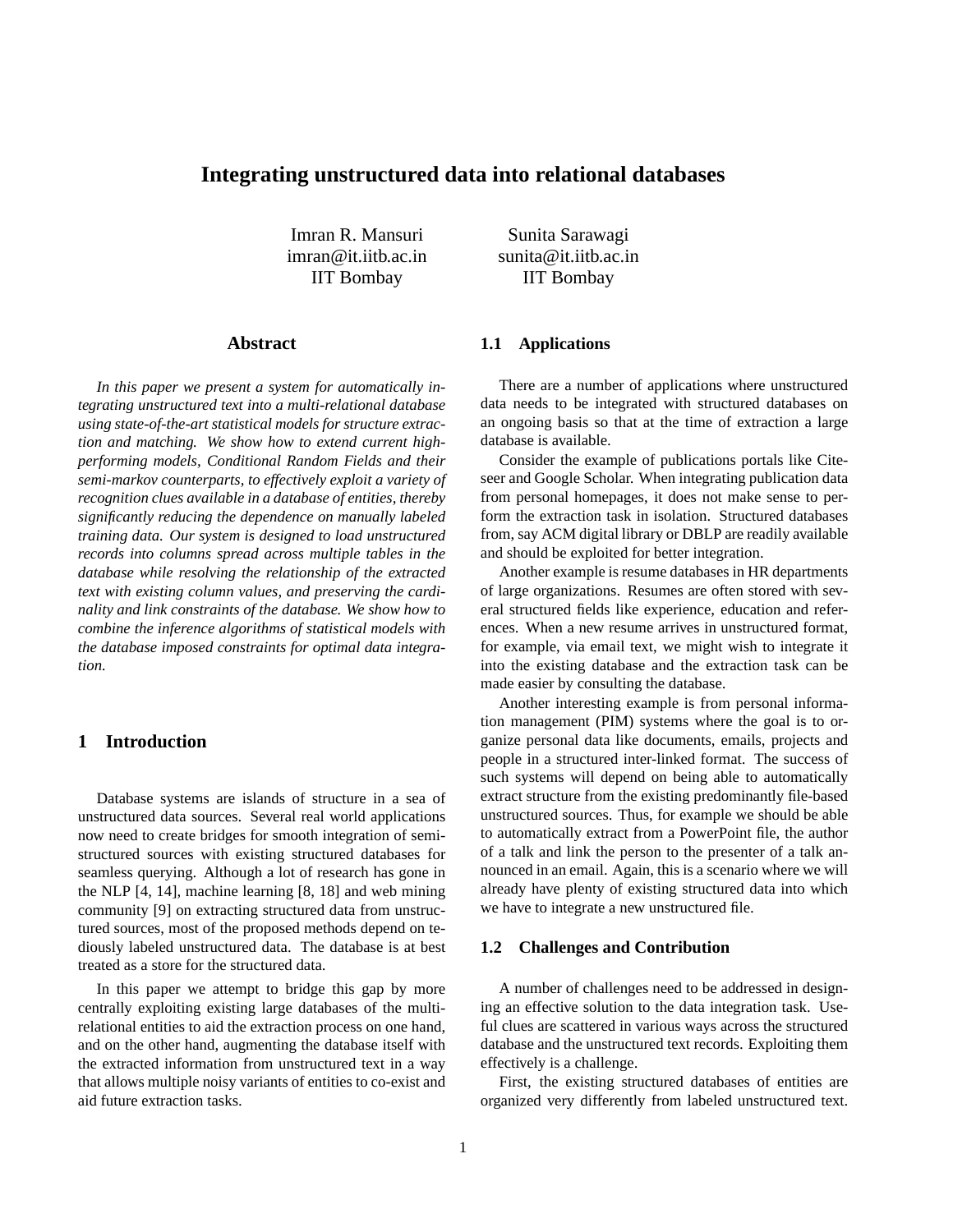Most prior work has been on extracting information from unstructured text which can be modeled as a sequence of tokens. The input labeled data is thus a collection of token sequences. In contrast, the database is a graph of entity relationships and there is no information in the database about inter-entity sequencing. A good extraction system should exploit both the inter-entity sequencing information from the labeled unstructured text and the semantic relationship between entities in the database.

Second, there is significant format variation in the names of entities in the database and the unstructured text. The entities in a structured database provide useful pattern-level information that could help in recognizing entities in the unstructured text.

Finally, in most cases the database will be large whereas labeled text data will be small. Features designed from the databases should be efficient to apply and should not dominate features that capture contextual words and positional information from the limited labeled data.

We design a data integration system that builds upon state-of-the-art semi-Markov models [7, 16] for information extraction to exploit useful information in both structured data and labeled unstructured data in spite of their format, structure and size variations. Our experiments show that our proposed model significantly improves the accuracy of data integration tasks by exploiting databases more effectively than has been done before.

**Outline** In Section 2, we describe our problem setup and present the overall architecture of the system. In Section 3, we present background on statistical models for extraction and matching. In Section 4 we show how we augment these models to exploit features from the database, and integrate data so as to meet the cardinality and link constraints in the database. In Section 5, we present integration performance on real-life datasets and present related work in Section 6.

## **2 Setup and Architecture**

#### **2.1 Relational data representation**

A relational database represents a normalized set of entities with the relationships between them expressed through foreign keys. An example of such a multi-relational database is shown in Figure 1 representing bibtex entries for journal articles. The database consists of three different entities: articles, journals and authors. The foreign keys from the *article* to the *journal* tables shows how journals name have been normalized across different articles. The author name is a set-valued attribute of articles and this relationship is stored in the *writes* table.

In real-life the same physical entity is often represented by multiple names that can be thought of as noisy variants



**Figure 1. A sample normalized database for storing journal bibitems**



**Figure 2. Integrating an unstructured citation into the database of Figure 1**

of each other. The database allows these variants to co-exist and **canonical** links are placed from a noisy variant of an entry to its canonical form. In the sample database of Figure 1, we show such canonical links between two journal entries "ACM TODS" and "ACM Trans. Databases" and between entries "Jeffrey Ullman" and "J. Ullman" in the *authors* table. Each variant of an entity has a unique identifier and thus the canonical link is a foreign key to this unique identifier. These foreign keys can be within the same table as in the examples in Figure 1 or they could be across tables. This data representation allows a user to preserve an entity in a format that is different from its canonical form. For example, a user might want author names in a citation to be abbreviated although the canonical entry might contain the full name.

In this paper we do not address the issue of which entry to pick as the canonical entry or how to construct a merged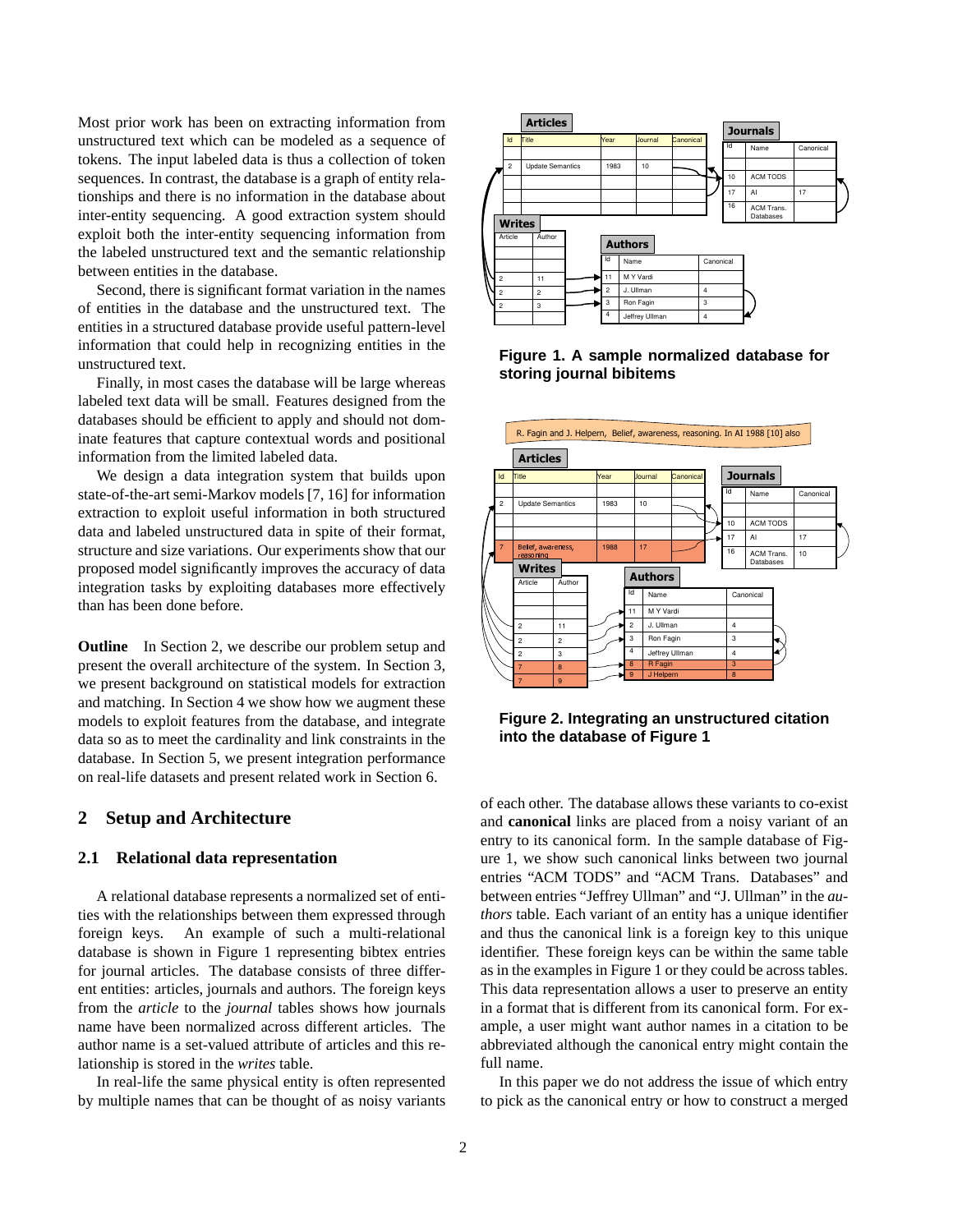canonical entry. These can be handled as part of follow-up operations once the canonical links are created.

A bit of notation to summarize the above: The database consists of a set of entities (each of which map to a database table)  $E_1 \ldots E_e$  where each entity has a set of attributes or column values (these exclude columns like primary or foreign keys). Let  $A_1 \ldots A_m$  refer to the union of all attributes over all entities. In Figure 1,  $m$  is 4 and includes title, year, journal name and author name. Each entity in the database has a unique identifier id and optionally a canonical identifier  $c$  that is a foreign key to the  $id$  of another entity of which it is assumed to be a noisy variant.

### **2.2 Labeled unstructured text**

The unstructured data is a text record representing a single top-level entity like articles, but embedded in a background of irrelevant text. A labeled set  $L$  is provided by someone manually labeling portions of the text with the name of the entity to which it belongs. We will show in the experimental section that the size of  $L$  can be very small  $(5)$ to 10).

### **2.3 The task**

We start with an existing multi-entity, multi-variant database  $D$  and a small labeled set  $L$ . We use this to train models for information extraction and matching so that given an unstructured text string <sup>x</sup>, we can perform the following:

- Extract attributes from <sup>x</sup> corresponding to all attributes in the entity database. We call this the information extraction problem.
- Map the extracted entities to existing entries in the database if they match, otherwise, create new entries. Assign relationships through foreign keys when attributes span multiple linked tables. We call this the matching problem.

As a result of these operations the entry <sup>x</sup> is integrated across the multiple tables of the database with the canonical links resolved correctly. In actual deployment a user might also wish to inspect the extracted entries and correct for any errors of the automated integration step.

We continue with our sample database of Figure 1 and show how to integrate into it a noisy unstructured citation "R. Fagin and J. Helpern, Belief, awareness and reasoning. In AI 1988 [10] also" (see in Figure 2). We extracted from this two authors, a title, a journal name and a year field and integrated them with the database as shown in Figure 2. On matching with the database, we find the journal "AI" to be already present and the author "R. Fagin" to be a variant of an existing author name "Ron Fagin". This leads to the canonical link from the new entry and the existing author name.

### **2.4 Available clues**

The database D with its entities and canonical links, and the labeled data  $L$  can be exploited in a variety of ways for learning how to integrate an incoming unstructured entry into the database. We go over these first and later show how these are exploited by the statistical models.

### **2.4.1 Clues in the database**

As a database gets large, in most cases the entity to be extracted from unstructured text will exist in the database. We therefore need models that can effectively exploit this valuable piece of information. The entities in the database could be useful even when unstructured text does not match a database entity. Different entity attributes have very distinctive patterns that can be generalized to recognize these entities in unstructured text. For example, by inspecting entries in a publications database we can detect that author names often follow a pattern of the form "[A-Z]. [A-Z]. [A- $Z$ [[a-z]+".

The schema of the database provides information on the number of entities that are allowed in each record. In Figure 1, the table structure makes it clear that an article can have at most one year, journal and title field but it can have multiple author fields. Also, a foreign key in the database provides information on what entity is allowed to go with what. For example, if we label a text segment as a city name and the segment matches the entry "San Francisco" in the cities column, then any text segment that is labeled as a "state" needs to match entry "CA". In data integration tasks, respecting cardinality and link constraints could be a requirement even if it does not improve accuracy.

### **2.4.2 Information in the labeled unstructured data**

Labeled unstructured data is the classical source of information for extraction model. Traditionally, three kinds of information have been derived from unstructured records. First, the labeled entities hold the same kind of pattern information as the database of entities as discussed above. Second, the context in which an entity appears is a valuable clue that is present solely in the labeled unstructured data. Context is typically captured via few words before or after the labeled entity. For example, the word "In" often appears before a journal name. Finally, the likely ordering of entity labels within a sequence is also useful. For example, author names usually appear before or after a title.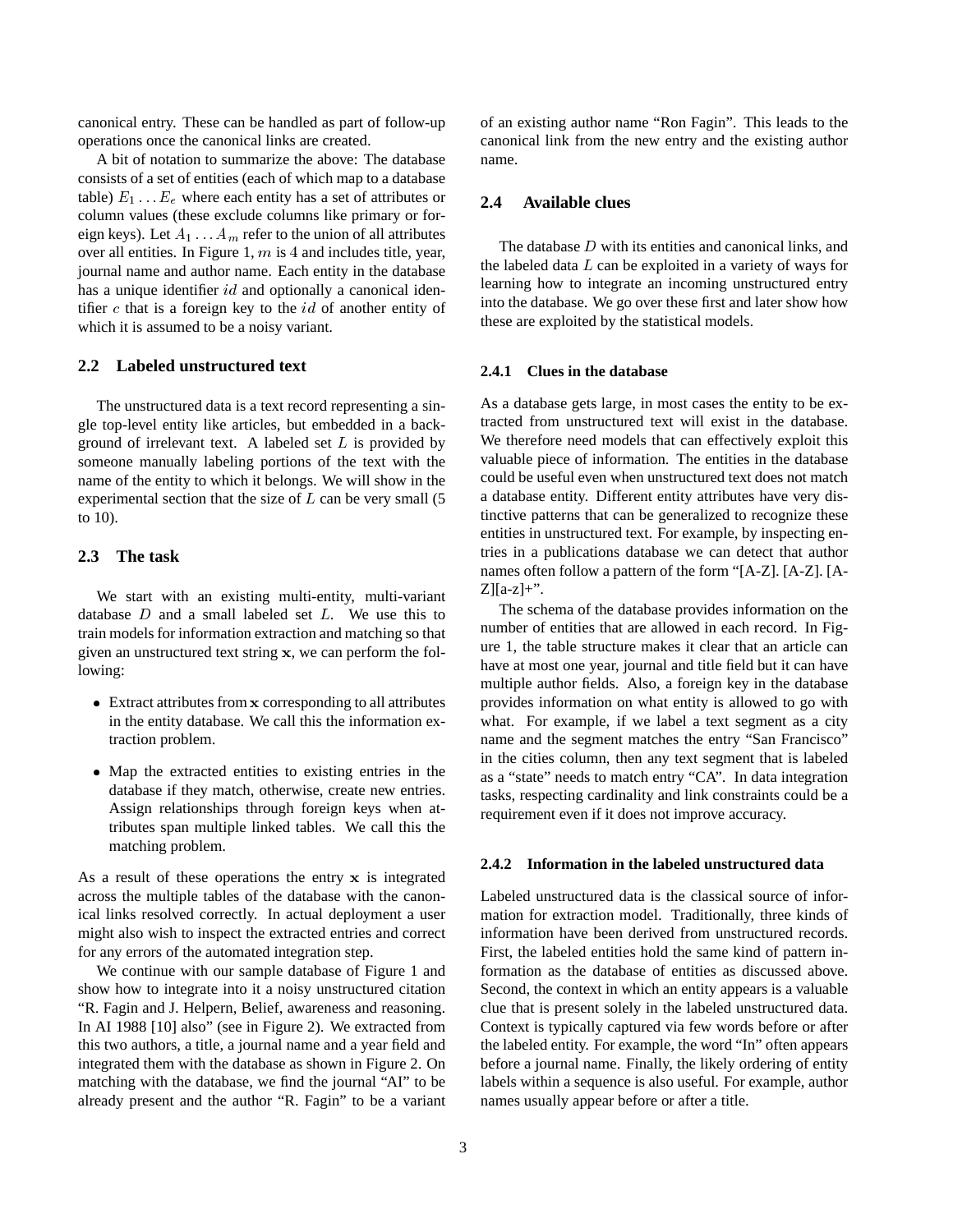### **3 Background**

In this section we review state-of-the-art statistical models for extraction and matching. These models are designed to exploit clues only in labeled unstructured data and in Section 4 we will discuss how to extend these to include clues from the database.

The problem of extracting structured entities from unstructured data is an extensively researched topic. A number of models have been proposed ranging from the earliest rule-learning models to probabilistic approaches based on generative models like HMMs [17, 3] and conditional models like maxent taggers [14]. Almost all the probabilistic models treat extraction as a sequence labeling problem. The input unstructured text is treated as a sequence of tokens  $x = x_1 \dots x_n$  which needs to be assigned a corresponding sequence of labels  $y = y_1 \dots y_n$  from the set of labels  $A = \{A_1 \ldots A_m\}$ . A promising recently proposed model for information extraction is Conditional Random Fields (CRFs). CRFs have been shown [8, 18] to out-perform previous generative models like Hidden Markov Models and local conditional models like maxent taggers [14].

### **3.1 Conditional Random Fields**

CRFs [8] model a conditional probability distribution over label sequence <sup>y</sup> given the input sequence <sup>x</sup>. The label assigned to the  $i$ -th word can be a function of any property of the  $i$ -th word or the property of the word defining its context and the label of the word before it. These properties are represented as a vector of feature functions  $f = f^1 \dots f^K$  where each  $f^k$  is a scalar function of the form  $f(y_i, y_{i-1}, \mathbf{x}, i) \mapsto \mathbf{R}$ . Examples of such features are:

$$
f^{7}(y_{i}, y_{i-1}, \mathbf{x}, i) = \llbracket x_{i} \text{ is capitalized} \rrbracket
$$

$$
\cdot \llbracket y_{i} = \text{Author_name} \rrbracket
$$

$$
f^{11}(y_{i}, y_{i-1}, \mathbf{x}, i) = \llbracket y_{i} \text{ is journal} \rrbracket \cdot \llbracket y_{i-1} = \text{title} \rrbracket
$$

where the indicator function  $\llbracket c \rrbracket = 1$  if c if true and zero otherwise;

The CRF model associates a weight to each of these features, thus there is a weight vector  $\mathbf{W} = W_1 \dots W_K$  corresponding to the feature vector. These are used to design a global conditional model that assigns a probability for each possible label sequence given (the features of) the input <sup>x</sup> sequence as follows:

$$
\Pr(\mathbf{y}|\mathbf{x}) = \frac{1}{Z(\mathbf{x})}e^{\mathbf{W} \cdot \mathbf{F}(\mathbf{x}, \mathbf{y})}
$$
(1)

where  $\mathbf{F}(\mathbf{x}, \mathbf{y}) = \sum_{i=1}^{|\mathbf{x}|} \mathbf{f}(y_i, y_{i-1}, \mathbf{x}, i)$  and  $Z(\mathbf{x})$  is a normalizing factor equal to  $\sum_{\mathbf{y}'} e^{\mathbf{W} \cdot \mathbf{F}(\mathbf{x}, \mathbf{y}')}$ .

When deployed for extraction of entities from a text sequence <sup>x</sup>, CRFs find the best label sequence as:

$$
\arg \max_{\mathbf{y}} \Pr(\mathbf{y}|\mathbf{x}) = \arg \max_{\mathbf{y}} \mathbf{W} \cdot \mathbf{F}(\mathbf{x}, \mathbf{y})
$$

$$
= \arg \max_{\mathbf{y}} \mathbf{W} \cdot \sum_{j} \mathbf{f}(y_j, y_{j-1}, \mathbf{x}, j)
$$

An efficient inference algorithm is possible because all features depend on just the previous label. Let  $y_{i:u}$  denote the set of all partial labels starting from 1 (the first index of the sequence) to i, such that the *i*-th label is y. Let  $V(i, y)$  denote the largest value of  $\mathbf{W} \cdot \mathbf{F}(\mathbf{x}, \mathbf{y}')$  for any  $\mathbf{y}' \in \mathbf{y}_{i:y}$ . The following recursive calculation (called the Viterbi algorithm) finds the best sequence:

$$
V(i, y) = \begin{cases} \max_{y'} V(i - 1, y') + \mathbf{W} \cdot \mathbf{f}(y, y', \mathbf{x}, i) & \text{if } i > 0 \\ 0 & \text{if } i = 0 \end{cases}
$$
 (2)

The best label sequence corresponds to the path traced by  $\max_{y} V(|\mathbf{x}|, y)$ . This algorithm is linear in the length of x.

*Learning* is performed by setting parameters <sup>W</sup> to maximize the likelihood of the training set  $L = \{(\mathbf{x}_\ell, \mathbf{y}_\ell)\}_{\ell=1}^N$ expressed in logarithmic terms as

$$
\mathcal{T}(\mathbf{W}) = \sum_{\ell} \log \Pr(\mathbf{y}_{\ell} | \mathbf{x}_{\ell}, \mathbf{W})
$$
(3)  

$$
= \sum_{\ell} (\mathbf{W} \cdot \mathbf{F}(\mathbf{x}_{\ell}, \mathbf{y}_{\ell}) - \log Z_{\mathbf{W}}(\mathbf{x}_{\ell}))
$$
(4)

We wish to find a W that maximizes  $\mathcal{T}(\mathbf{W})$ . The above equation is convex and can thus be maximized by gradient ascent or one of many related methods. (In our implementation, we have used a limited-memory quasi-Newton method[10, 11].) More computational details of training can be found in [18]. The training algorithm makes multiple linear scans through the data sequences and for each sequence computes the value of the likelihood function and its gradient in two scans over the features of each sequence.

#### **3.2 Semi-Markov CRFs (Semi-CRFs)**

 $\ddot{\phantom{0}}$ 

Semi-CRFs [16, 7] extend CRFs so that features can be defined over multi-word segments of text instead of individual words. This provides for a more natural encoding of the information extraction problem, which is now defined as segmenting a text sequence <sup>x</sup> such that each segment corresponds to a whole entity. In CRFs, all contiguous words which get assigned the same label implicitly represent an entity. This is not very intuitive since entities mostly consist of multiple words and higher accuracy is achieved if features could be defined over the entire proposed entity as shown in [16, 7].

More formally, a segmentation <sup>s</sup> of an input sequence <sup>x</sup> is a sequence of segments  $s_1 \ldots s_p$  such that the last segment ends at  $n$ , the first segment starts at 1, and segment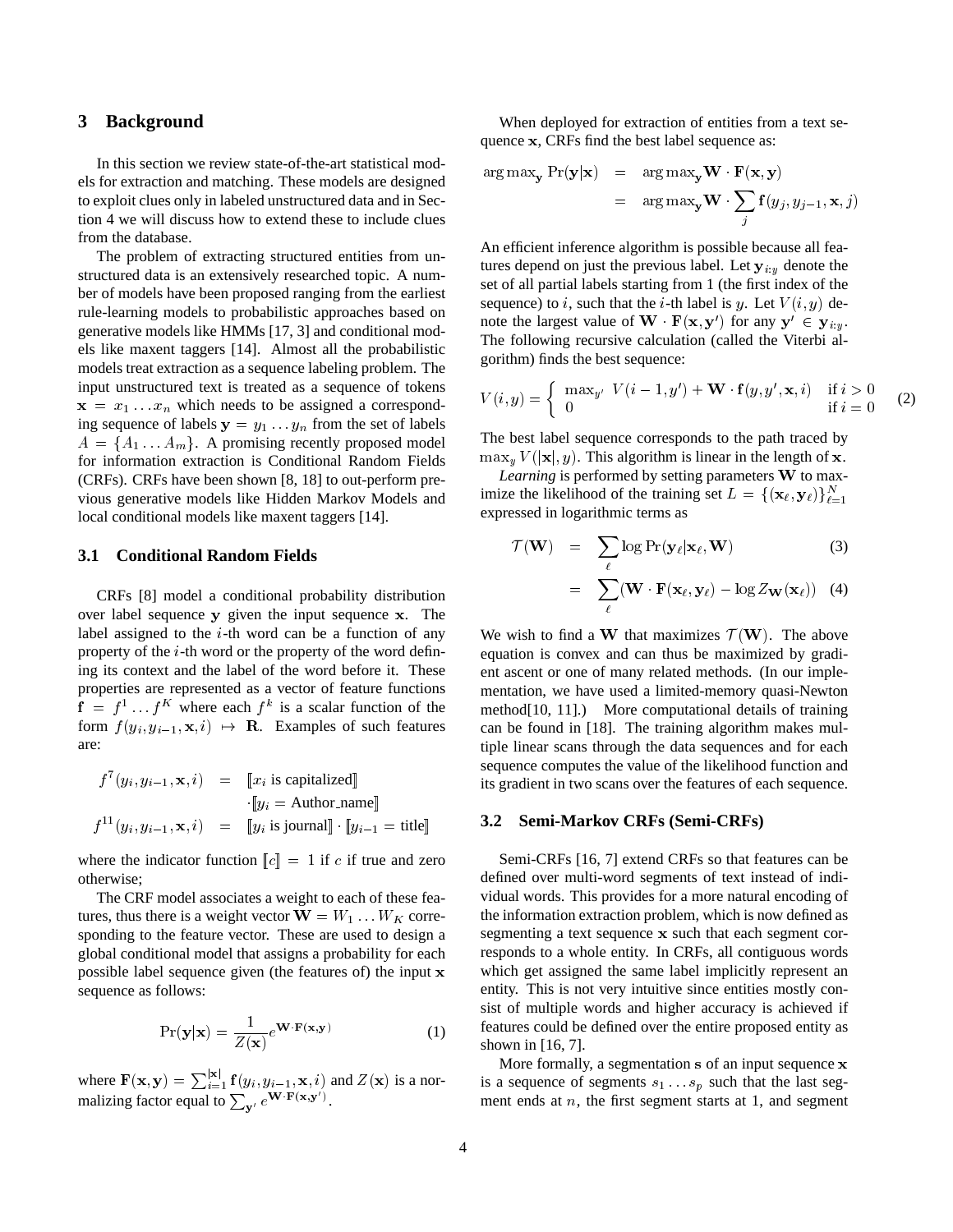$s_{i+1}$  begins right after segment  $s_i$  ends. Each segment  $s_i$ consists of a *start position*  $t_j$ , an *end position*  $u_j$ , and a *label*  $y_i \in Y$ . A Semi-CRF models the conditional probability distribution over segmentation <sup>s</sup> for a given input sequence <sup>x</sup> as follows:

$$
\Pr(\mathbf{s}|\mathbf{x}, \mathbf{W}) = \frac{1}{Z(\mathbf{x})} e^{\mathbf{W} \cdot \mathbf{F}(\mathbf{x}, \mathbf{s})}
$$
(5)

where again W is a weight vector for F and  $Z(\mathbf{x})$  =  $\sum_{\mathbf{s}'} e^{\mathbf{W} \cdot \mathbf{F}(\mathbf{x}, \mathbf{s}')}$  and  $\mathbf{F}(\mathbf{x}, \mathbf{s}) = \sum_{j=1}^{|\mathbf{s}|} \mathbf{f}(j, \mathbf{x}, \mathbf{s}).$ 

Like in the case of normal CRFs, the label of a segment depends on the label of the previous segment and the properties of the tokens comprising this segment. Thus a feature for segment  $s_j = (y_j, t_j, u_j)$  is of the form  $f(y_j, y_{j-1}, \mathbf{x}, t_j, u_j)$ . An example of such features for a segment starting at position 3 and ending at 5 is:

$$
f^{8}(y_{i}, y_{i-1}, \mathbf{x}, 3, 5) = \llbracket x_{3} x_{4} x_{5} \text{ appears in a journal list} \rrbracket
$$

$$
\cdot \llbracket y_{i} = \text{journal} \rrbracket
$$

During *inference*, the goal is to find a segmentation  $s = s_1 \dots s_p$  of the input sequence  $x = x_1 \dots x_n$  such that  $Pr(s|\mathbf{x}, \mathbf{W})$  (as defined by Equation 5) is maximized.

$$
argmax_{\mathbf{s}} \Pr(\mathbf{s}|\mathbf{x}, \mathbf{W}) = argmax_{\mathbf{s}} \mathbf{W} \sum_{j} \mathbf{f}(y_j, y_{j-1}, \mathbf{x}, t_j, u_j)
$$

Let U be an upper bound on segment length. Let  $s_{i:y}$ denote set of all partial segmentation starting from 1 (the first index of the sequence) to  $i$ , such that the last segment has the label y and ending position i. Let  $V_{\mathbf{x}, \mathbf{f}, \mathbf{W}}(i, y)$  denote the largest value of **W**  $\mathbf{F}(\mathbf{x}, \mathbf{s}')$  for any  $\mathbf{s}' \in \mathbf{s}_{i:y}$ .<br>Consiting the subscripts the following requiring adduction Omitting the subscripts, the following recursive calculation implements a semi-Markov analog of the usual Viterbi algorithm:

$$
V(i, y) = \begin{cases} \max_{y', i' = i - U...i - 1} V(i', y') \\ + \mathbf{W} \cdot \mathbf{f}(y, y', \mathbf{x}, i' + 1, i) & \text{if } i > 0 \\ 0 & \text{if } i = 0 \\ -\infty & \text{if } i < 0 \end{cases}
$$
 (6)

The best segmentation then corresponds to the path traced by  $\max_{y} V(|\mathbf{x}|, y)$ . The running time of semi-Markov Viterbi (Equation 6) is just  $U$  times the running time of Markov Viterbi.  $U$  is usually a small number.

The *training* of semi-CRFs generalizes the training algorithm of CRFs in a manner analogous to the generalization of the Viterbi algorithm. We refer for details to [16].

### **3.3 Matching**

Matching or deduplicating entities using statistical learning models is also a popular research topic [12, 2, 15]. At the core of most of these models is a binary classifier on various similarity measures between a pair of records

where the prediction is "1" if the records match and "0" otherwise. This is a straight-forward binary classification problem where the features typically denote various kinds of attribute level similarity functions like Edit distance, Soundex, N-grams overlap, Jaccard, Jaro-Winkler and Subset match [6]. Thus, we can use any binary classifier like SVM, decision trees, and logistic regression. We use a CRF with a single variable for extensibility. Thus, given a text segment pair  $(s_1, s_2)$ , the CRF predicts a r that can take values 0 or 1 as

$$
Pr(r|s_1, s_2) = \frac{e(\mathbf{W}.\mathbf{F}(r, s_1, s_2))}{Z(s_1, s_2)}
$$
(7)

The feature vector  $\mathbf{F}(r, s_1, s_2)$  corresponds to various similarity measures between the text segments when  $r = 1$ , i.e., when  $s_1$  and  $s_2$  match.

#### **4 Our models for data integration**

In this section we describe how all the clues available across the labeled data and the multi-relational database can be combined to solve our data integration task. Let  $x = x_1 \ldots x_n$  denote the input unstructured string with  $n$  tokens obtained from the text using any tokenization method. Typically, text is tokenized based on white space and a limited set of delimiters like "," and ".". Our goal is to extract from <sup>x</sup>, segments of text belonging to one of the entity attributes in the database  $A = \{A_1, \ldots, A_m\}$ . We also need to assign to each segment labeled with an attribute  $a_j$  a canonical id  $c_i$  of an entry in the  $A_i$  column of the database with which it matches. If it matches none of the ids, then  $c_i$ is a special value "0" denoting "none-of-the-above". Also, canonical ids connected through foreign links need to respect the foreign keys in the database and the labels need to follow the cardinality constraints imposed by the schema.

#### **4.1 Model for extraction**

We deploy Semi-CRFs since they provide high-accuracy and an elegant mechanism for extracting entities in the presence of databases. The main challenge in their usage is how to incorporate clues obtained from the existing entities in the database. A straightforward mechanism would be to add the existing list of entity values as additional labeled training examples. However, in practice we found this approach to be very sensitive to the training set and size and often leads to a drop in accuracy.

We therefore designed models that separate out the roles of database entities and unstructured records. We use the database to add three types of entity-level features in the sequential model trained over unstructured text.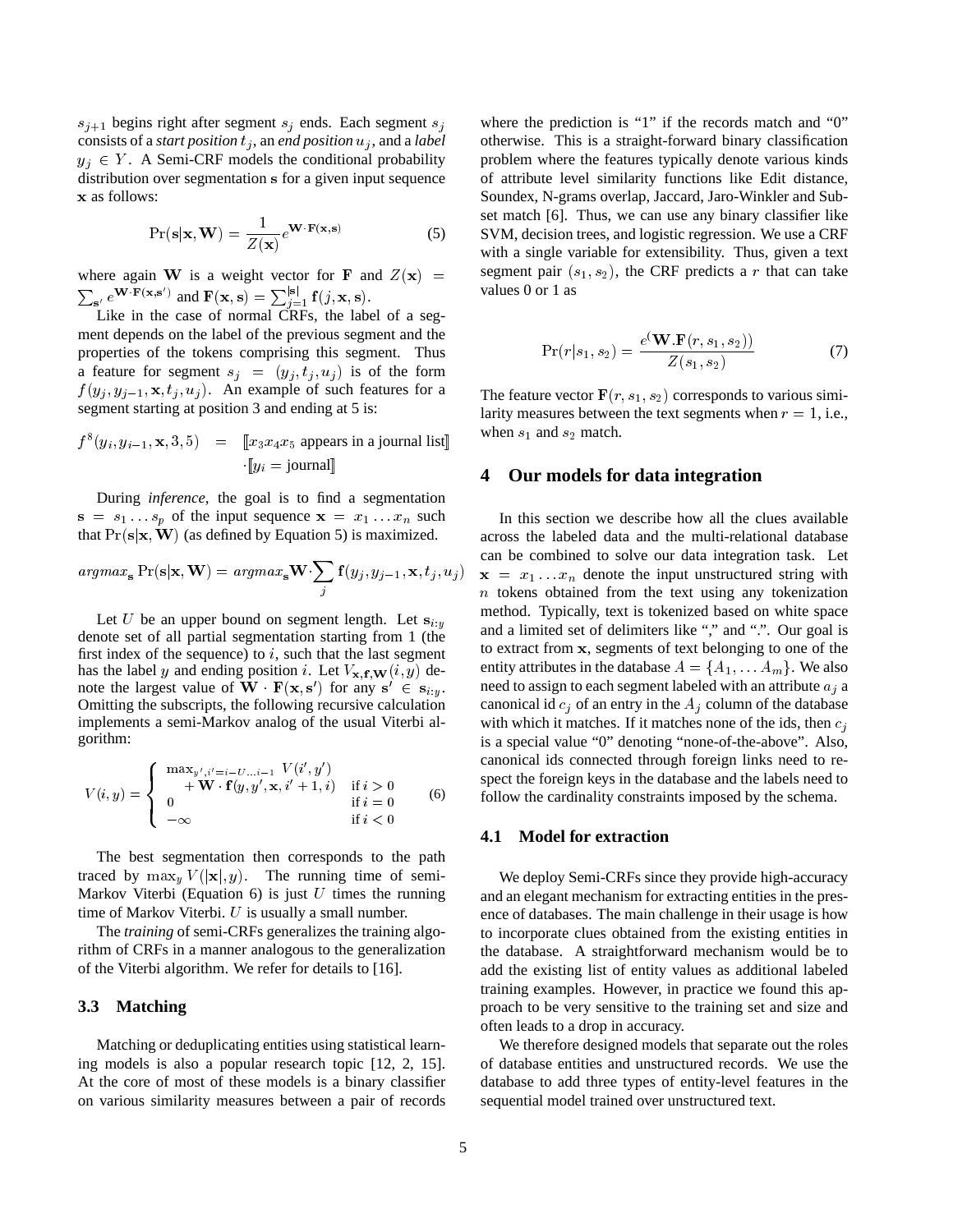#### **4.1.1 Similarity to a Word-level dictionary**

Very often an entity in an unstructured database might already be existing in the database albeit in a slightly different form. A number of similarity functions have been proposed in the record-linkage literature for defining efficient and effective similarity functions which are tolerant to commonly occurring variations in named entities. We can exploit these to perform better extraction by adding similarity features as proposed in [7]. An example feature based on this is:  $f^9(y_i, y_{i-1}, \mathbf{x}, 3, 5) =$ 

 $\max_{e \in$  Authors in *D* cosine(x<sub>3</sub>x<sub>4</sub>x<sub>5</sub>, e)  $[y_i =$  Author

This assigns as feature value the maximum cosine similarity that segment  $x_3x_4x_5$  has to the Author name column of the database.

### **4.1.2 Similarity to Pattern-level dictionary**

Each entity in the database contains valuable information at the pattern-level that can be exploited even if the entity in the unstructured text is not the same. We design a succinct set of features to exploit such patterns as follows. We first choose a sequence of regular expression patterns. Then for each entry  $e$  in the database, we generalize each of the tokens of <sup>e</sup> to the first pattern it matches, concatenate the pattern-ids over all tokens in  $e$  and insert the concatenated pattern-ids of <sup>e</sup> in the index. For example, suppose our regular expression pattern sequence consisted of the following three patterns:

| id |  |                                                             |
|----|--|-------------------------------------------------------------|
|    |  | pattern   $[A - Z]$ . $[A - Z][a - z]$ + $[A - Z]\$ Punct } |

Then the text string "R. L, Stevenson"' will get the pattern-id sequence: 1,3,2 assuming the text is tokenized on space.

We find the pattern representation of all entities in the database and index them separately for each entity type. We then design *boolean* features for segments that check for the presence of the segment's pattern in each entity's pattern dictionary.

#### **4.1.3 Entity classifier**

The database contains a variety of other clues including typical length of entities, characteristics words and multiple patterns per tokens, that is not captured by the above two dictionaries. We capture all these by building an entity classifier where an entity is characterized by as many such features as required and a label that denotes its type. In addition, we also include subsets of this entity with a negative label. This defines a multi-class classification problem. The CRF model (or any other classifier like SVM) can be used to train a multi-class classifier. Let  $C_D$  denote such a classifier.

When  $C_D$  is applied on a text segment s, it returns a vector of scores that denotes the probability that s is of each of the given entity types. Let  $E_L$  denote the extraction model that we are constructing from the unstructured examples. We use classifier  $C_D$  to define a new set of semi-markov features for model  $E_L$ . If the number of distinct entity types is m, we will have  $m^2$  features where the  $(i, j)$  feature captures the strength of the jth score obtained from  $C_D$  in identifying the *i*th entity in  $E_L$ .

### **4.2 Model for matching**

Given a segment  $s_j$  of x for which the attribute label  $a_j$ resolves to one of the m attributes  $A_1 \ldots A_m$ , we need to find a canonical id  $c_i$  that denotes which existing values of the attribute it matches in the database and  $c_i = "0"$  if it matches none of the existing entities.

We adopt the pair-wise match model of Section 3.3 where for each canonical labeled segment in the training data we form pairs with the database entities. The entities with the same canonical id get a label of "1" and others get a label of "0". In addition to examples in the training data we can easily also generate pairs of records from the database and assign a label of "1" to those with the same canonical-id and zero otherwise.

An important concern about the pair-wise matching process is efficiency. We cannot afford to attempt potential match with each and every possible canonical id for which there is an entry in the database. We solve this problem by using a top-K index for each database column. Given a text segment  $s_j$ , we probe the index to get a candidate set of segments  $\{s_{j1}, s_{j2}, \ldots, s_{jK}\}$  and evaluate  $Pr(c_i|s_j, s_{ji})$ for each candidate  $s_{ji}$  with canonical label  $c_i$ . If the predicted value  $r$  is "0" for each candidate, we claim that the segment resolves to none-of-the-existing entities.

When presented with a record with multiple extracted attribute segments  $s_1 \ldots s_p$ , we need to simultaneously assign canonical-ids to each of these so as to not violate any of the integrity constraints. We first search the attribute index to find the top-K candidate canonical id for each attribute segment. We then pose database queries to find all canonical ids  $c'_j$  which have direct or indirect foreign key link(s) from each of the top-K canonical ids  $c_j$  associated with the attribute segment  $s_k$ . We denote the set of link constraints as  $\mathcal{L}$ , which is a set of tuples of the form  $(a_j, c_j, a'_j, c'_j)$ , where  $a_j$  is the attribute type of an attribute segment  $s_k$ ,  $c_j$ is one of the top-K canonical ids for the segment,  $a'_j$  is an  $a''$ attribute having a foreign key relationship with  $a_j$ , and  $c'_j$ is the canonical id of the entry with the attribute  $a'_j$  and is being referred by the entry  $c_i$ .

Assuming that a segment sequence has two attribute segment  $s_k$  and  $s'_k$  such that they are of attribute types  $a_j$  and  $\cdot$  $a'_{j}$  respectively, then a link constraint is said to be violated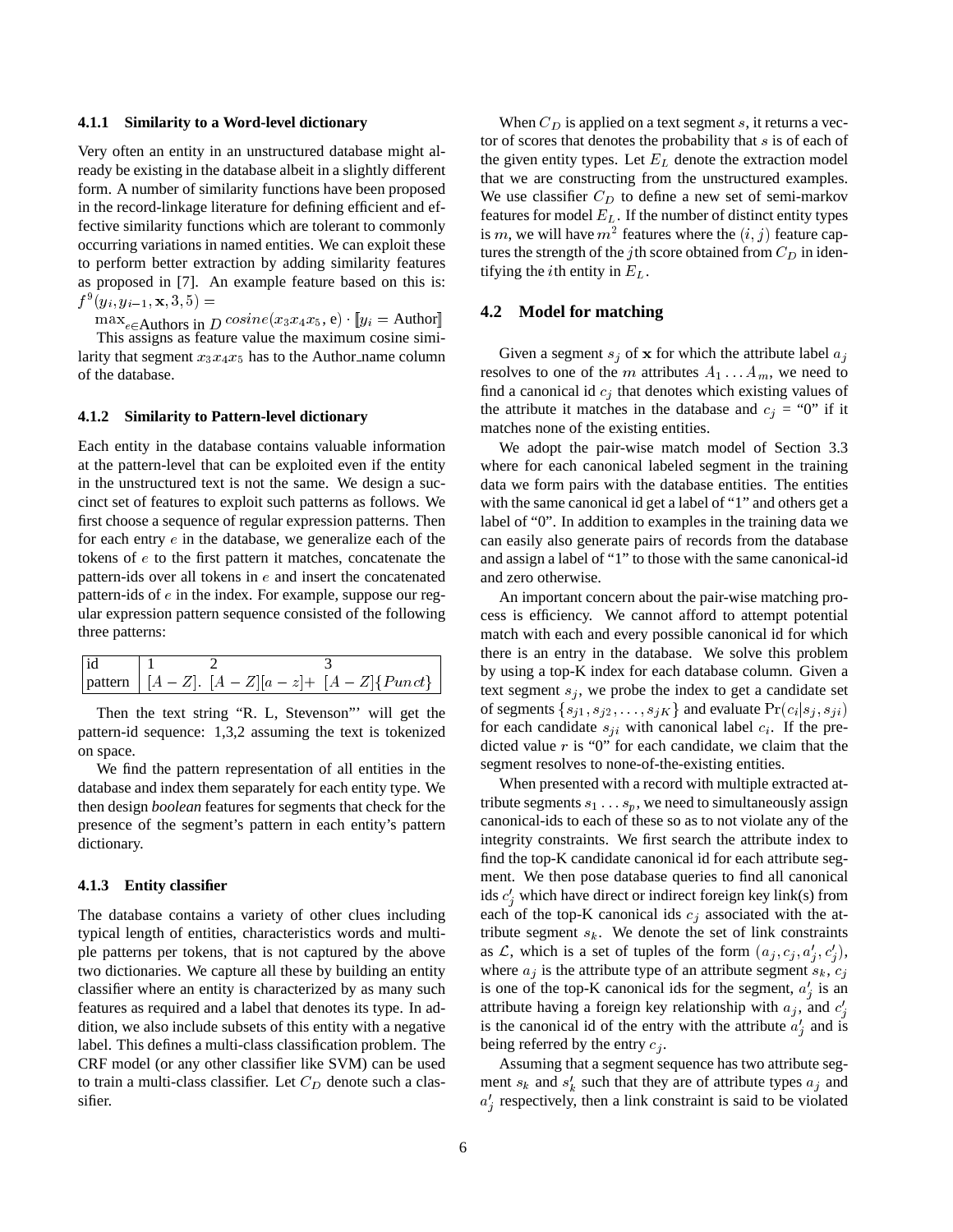

**Figure 3. Training process**



**Figure 4. Deploy process**

if any of the following is true:

- Attribute  $a_j$  has a foreign link to the attribute  $a_{j'}$  in the database schema, and canonical id  $c_j$  assigned to the segment  $s_k$  points to a canonical id other than  $c'_j$ assigned to  $s'_k$ , i.e.  $(a_j, c_j, a'_j, c'_j) \notin \mathcal{L}$ .
- same as above with the roles of j and  $j'$  reversed.

### **4.3 Overall training and deployment process**

The overall training and deployment process for extraction and matching appears in Figures 3 and 4.

### **4.3.1 Training process**

During the offline training phase, we first train the entity classifier out of the entities in the database. The entity classifier could be trained incrementally but we do not support that currently. For the similarity and pattern features, we maintain an inverted index over each of the entity columns that is always kept upto-date with the entries in the database.

Next, for each labeled document we create its normal intrinsic features and then probe the entity classifier and indices to create the three kinds of database derived features. The index probes for computing the various dictionary features is performed using a Top-K search on the inverted index. Also, since this requires multiple index probes on overlapping segments of the input, we have designed a batch top-K index search algorithm [5] where instead of independently finding top-K matches for all candidate segments, we batch the top-K queries over overlapping segments. This

|     | 1: Perform backward Viterbi scan and cache all the $n  Y $ possible    |
|-----|------------------------------------------------------------------------|
|     | suffix upper bound scores $V'(i, y)$ (See eq. 8)                       |
|     | 2. Initialize priority queue P with the start state $S = (0, null)$ .  |
|     | 3: Initialize global-LB= $-\infty$ .                                   |
|     | 4: while $P$ is not empty do                                           |
| 5:  | Retrieve a state $\tau$ with the maximum sequence upper bound          |
|     | estimate $\gamma(\tau) = \alpha(\tau) + \beta(\tau)$ from the queue P. |
|     | <b>if</b> $\tau$ is a goal state <b>then</b><br>6:                     |
| 7:  | Return the solution                                                    |
| 8:  | end if                                                                 |
| 9:  | Generate successors of the state $\tau$ , and add valid successors     |
|     | $\tau'$ to P provided $\gamma(\tau') \ge$ global-LB.                   |
| 10: | Periodically update global-LB via beam search from $\tau$ .            |
|     | $11:$ end while                                                        |
|     | 12: Return failure                                                     |
|     |                                                                        |

**Figure 5. Constrained inference using A\***

significantly reduces the time required for finding matches. We do not consider such optimizations in this paper because of lack of space and because our main focus here is accuracy of extraction via skillful feature design. We cache the index lookups but compute all the other features on the fly for each training iteration.

We then train a semi-CRF model for extraction that outputs the weight values for each feature type. We train the match model by forming pairs both out of top-K matches of the training segments with the database entities and also with pairs formed purely out of database entities. The trained models are stored on disk for the deployment stage.

### **4.3.2 Deployment process**

While making inference on the labels of an unstructured text, we also need to follow the cardinality constraints imposed by the database schema. The Viterbi algorithm presented earlier cannot easily meet these constraints because this upsets the Markovian property that Viterbi depends on. Section 4.4 presents an A\* based search algorithm that can efficiently find the optimal segmentation even with constraints. After extracting the attribute segments, we assign canonical ids while maintaining the link constraints using another run of the same A\* algorithm.

## **4.4 The A\* inference algorithm**

A simple mechanism to extend Viterbi for constrained labeling is via a beam search which maintains not just the best path but the best  $B$  paths at any position. When we extend the path by one more segment, we check for conflicts and drop invalid extensions. This is guaranteed to find the optimal solution when  $B$  is very large and the time and space requirement is multiplied by  $B$ . In practice, conflicts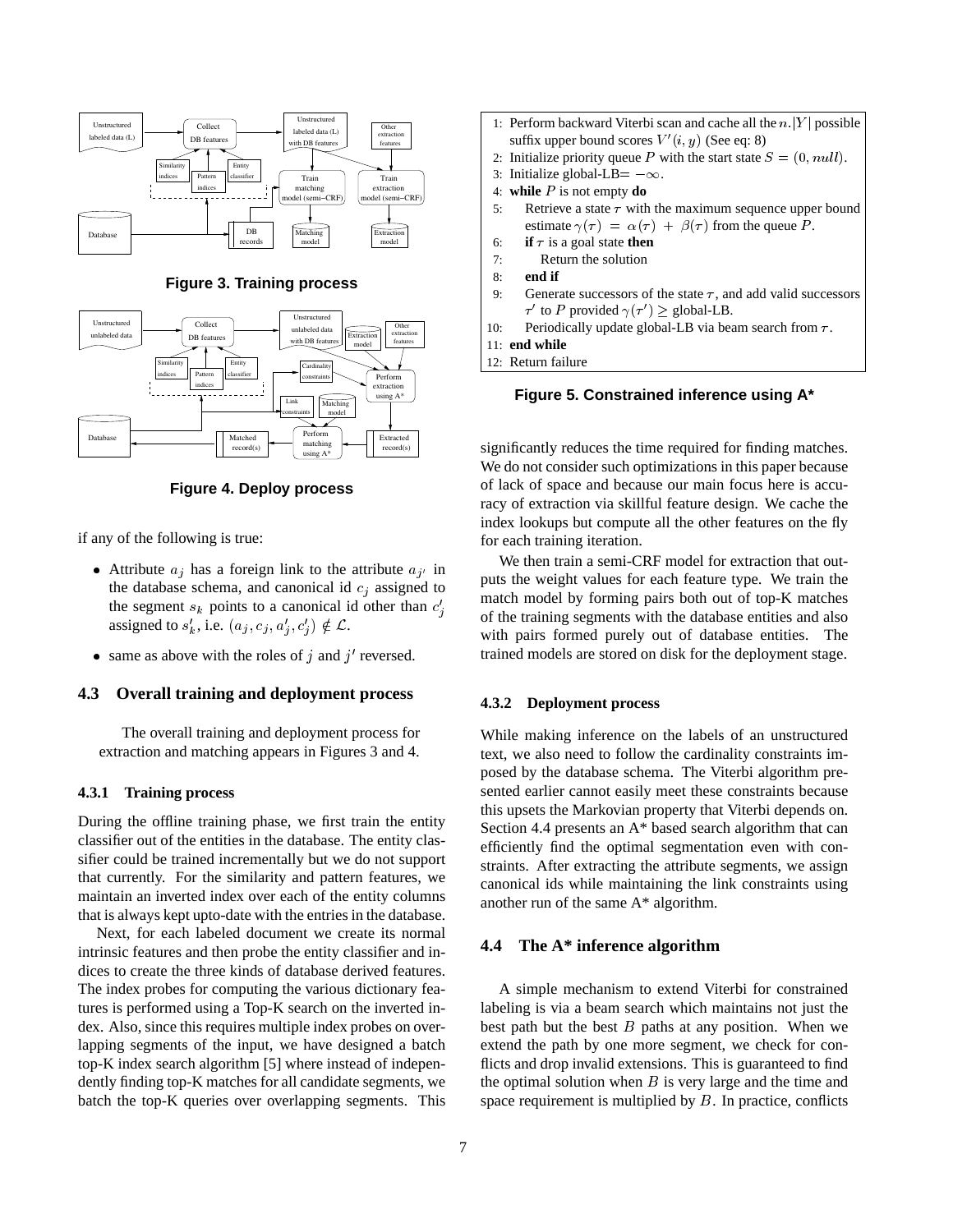are rare and the beam search algorithm might be unnecessarily maintaining alternatives that are never used.

We propose a better optimized inference algorithm based on the A\* search paradigm. This algorithm is guaranteed to find the optimal solution given unbounded space but because of the non-Markovian constraints we cannot guarantee optimality in polynomial time. The algorithm allows us to tradeoff optimality and efficiency by controlling the number of search nodes expanded. Even when it is made to terminate early the solution will be no worse than a normal Viterbi run with a fixed beam size.

A\* is a branch and bound search algorithm that depends on upper and lower bounds guarantees associated with states in the search space to reach the optimal solution via the minimum possible number of states. An outline of the inference algorithm based on the A\* technique is given in Figure 5.

Our state space consists of the set of partial segmentation starting from the beginning of the sequence to an intermittent position *i*. Thus, each state  $\tau$  in the state space can be expressed as a sequence of segments  $\tau(s) = s_1 \dots s_k$  such that the first one starts at 1 and the last one ends at  $i$ , i.e., using the segment notation from Section 3.2,  $s_1$ ,  $l = 1$  and  $s_k u = i.$ 

We denote a state as  $\tau(i, s_1 \ldots s_k)$ , the start state as  $S(0, null)$  and a goal state as  $G(n, s_1 \ldots s_p)$ , where  $s_p u =$ n. Each state  $\tau$  has associated with it an upper bound score  $\gamma(\tau)$  based on which it is ordered in a priority queue P. Initially, P has only the start state. In each iteration we dequeue the state with the largest upper bound and generate its successors as follows:

**Generating successors** The successors of a given state  $\tau$  are all the states which extend the segmentation  $\tau(s)$  =  $s_1 \dots s_k$  with a segment  $s_{k+1}$  which starts at  $i + 1$ , i.e.,  $s_{k+1}$ .  $t = s_k$ .  $u + 1 = i + 1$ , ends at a position no greater than  $i + U$  and has a label that does not violate any constraint given the sequence of labels in the segmentation of  $\tau$ . The constraints imposed can be any arbitrary constraints on label assignments. In our case, cardinality constraints derived from the database schema are imposed during extraction. While for matching, we enforce link constraints derived from the database entities as discussed in Section 4.2.

**Calculating upper bound** We now discuss how to compute the upper bound score  $\gamma(\tau)$  associated with a state  $\tau$ . This score consists of two parts: the first part  $\alpha(\tau)$  is the actual score over the partial segment sequence  $\tau(s)$ ; thus  $\alpha(\tau) = \mathbf{W} \cdot \mathbf{F}(\mathbf{x}, \tau(\mathbf{s}))$ . This value can be computed incrementally when a state  $\tau'$  is generated from its parent  $\tau$ with the extension of a single segment. The second part  $\beta(\tau)$  is an upper bound on the maximum score possible if  $\tau(s)$  is extended with segments that take it to a goal state. The sum  $\gamma(\tau) = \alpha(\tau) + \beta(\tau)$  thus is an upper bound on the maximum possible score of the entire sequence from the start position 1 to an ending position  $n$  with the prefix of the path constrained to be  $\tau(s)$ .

The value of  $\beta(\tau)$  is computed for all states in a single backward Viterbi pass that ignores all constraints, and thus provides an upper bound on the maximum possible score. Formally, let  $s'_{j,y}$  denote the set of all partial segmentations<br>of arting from the position  $i+1$  to n quantitative segment starting from the position  $j + 1$  to n, such that the segment ending at position j has the label y. Let  $V'_{\mathbf{x},\mathbf{f},\mathbf{W}}(j, y)$  denote the largest value of **W**  $\mathbf{F}(\mathbf{x}, \mathbf{s}')$  for any  $\mathbf{s}' \in \mathbf{s}'_{j:y}$ .<br>Consiting the subscripts the following requiring adoptation Omitting the subscripts, the following recursive calculation implements a semi-Markov, backward Viterbi algorithm:

$$
V'(j, y) = \begin{cases} \begin{array}{c} \max_{y', j' = j+1...j+U} V'(j', y') \\ + \mathbf{W} \cdot \mathbf{f}(y, y', \mathbf{x}, j+1, j') & \text{if } j < n \\ 0 & \text{if } j = n \\ -\infty & \text{if } j > n \end{array} \end{cases} \tag{8}
$$

The value  $V'(j, y)$  is the suffix upper bound score  $\beta(\tau)$  for any partial segmentation  $\tau(j, s_1 \ldots s_k)$  such that  $s_k$  ends at  $j$  and has label  $y$ .

#### **4.4.1 Pruning on lower bounds**

For most of the inference tasks, the number of state expansions before reaching a goal state is small. But sometimes, with many label constraints, the number of expansions can be large. For such cases, we limit the number of expansions and the size of the priority queue to some predefined maximum value. Another idea is to prune nodes which will never be part of an optimal solution. We can determine a lower bound solution using beam search Viterbi for constrained inference described earlier. Here, the beam size need not be very large, actually the value of 3-5 suffices in practice. The solution can be used as a lower bound, and the states with the sequence upper bound less than the lower bound can be pruned. The lower bound can be dynamically updated by extending the partial solution of the current best state using the beam search Viterbi technique. The frequency of updates of lower bound is a function of the number of expansions and queue size to optimize the overall performance. We skip details due to lack of space.

#### **5 Experiments**

We evaluated our system on the following datasets.

**Personal Bibtex** In this case our goal was to simulate the scale of databases as would arise in a PIM. One of the authors of this paper had a set of 400 journal entries over her .bib files collected over 10 years. This was loaded on a normalized relational database following a schema similar to that shown in Figure 1 with one intermediate table called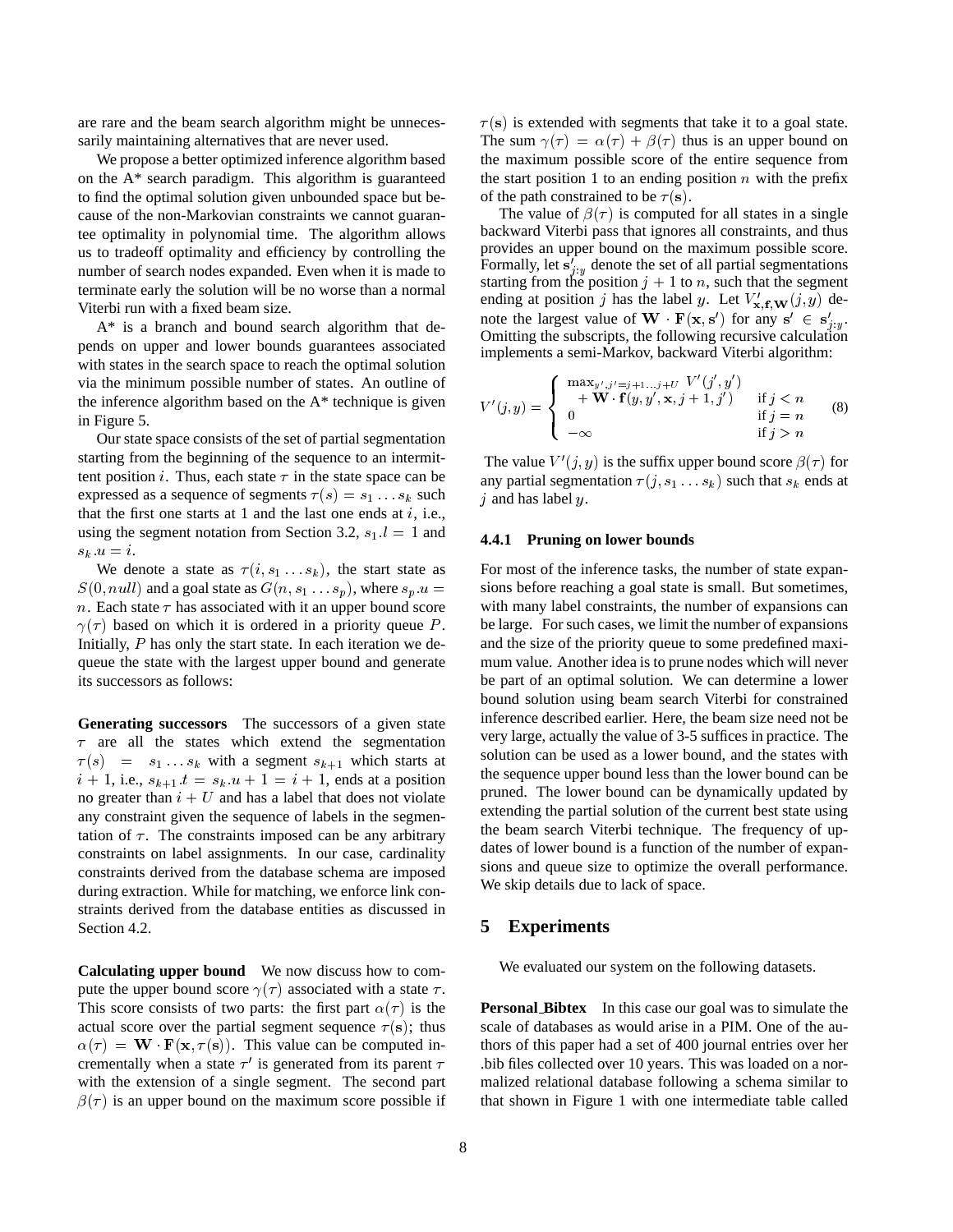*Journal issues* to further normalize journals at the level of individual issues. The *articles* table points to *Journal issues* which in turn points to *Journals*. The set of attributes consisted of title and page numbers from articles, year and volume from journal-issues, author names, and journal names. Of these, year, page-numbers and volume are fairly easy to detect and provide close to 95% accuracy with or without a DB. We therefore concentrate only on the remaining three fields in reporting accuracy values.

The unstructured records consisted of 100 citations obtained by searching Citeseer for citations of a random subset of authors appearing in the bibtex database. These were manually tagged with attribute and match ids. Of these 45% titles, 78% journals and 75% authors already appeared in the database. These were not exact matches but noisy inexact matches that needed manual resolution. We have published the dataset $<sup>1</sup>$  for others to use.</sup>

**Address data** The Address dataset consists of 395 home addresses of students in IIT Bombay India. These addresses are less regular than US addresses, and extracting even fields like city names is challenging [3]. We purchased a postal database that contains a hierarchy of India pin-codes, cities and states arranged over three tables linked via foreign keys. All state names and 95% of the city names appeared in the database but the database was clean and contained no canonical variants whereas in the unstructured text there were several noisy variants. The labeled data had other fields also like Road names and building names totaling to a total of 16. We trained the extraction model over all sixteen labels but report accuracy over only the three labels for which we had columns in the database.

**Platform** We used Postgres to store the structured database and Lucene to index the text columns of the database. Our extraction and matching code was in Java. The learner was the open source CRF and semi-CRF package that we have contributed to sourceforge (http://crf.sf.net).

**Features** Features followed the template in Section 5.2. Each token contributed two types of features: (1) the token itself if it was encountered in the training set, otherwise a special feature called "Unknown" and, (2) the set of regular expressions like digit or not, capitalized or not that the token matches. In the semi-Markov model for each segment we invoke features on the first, last and middle tokens of the segment. The context features consist of features on the tokens one left and one right of the segment. These are all Markov features that can be handled by any Begin,

<sup>1</sup>http://www.it.iitb.ac.in/sunita/data/personalBib.tar.gz ˜

Continue, End state encoding [4]. In addition, edge features captured the dependency between labels assigned to adjacent segments. The semi-Markov non-database features were segment length and counts for each possible regular expression that fires. The semi-Markov database features were of three types as described in Section 4.1. We used two similarity functions JaroWinkler and SoftTFIDF [6] in addition to Lucene scores.

**Experiment settings** Since our system is targeted to settings when labeled data  $(L)$  is limited, by default we used roughly 5% of the available data for training. The rest was used for testing. We also report numbers with increasing fraction of training data. All numbers are averaged over five random selections of training and test data. We measure accuracy in terms of the correctness of the entire extracted entity (*i.e.*, partial extraction gets no credit). We report for each label recall, precision and F1 values<sup>2</sup>.

Our main focus in this paper is accuracy and we will study that in Sections 5.1 to 5.4. However, to establish practical feasibility of using a learning-based system, we will also report summarized results on training and test time in Section 5.5.

### **5.1 Overall data integration performance**

In this section, we first present accuracy of the full integration task (extraction + matching) by more centrally exploiting the database.

We summarize the results in Table 1 where we report precision, recall and F1 values of integration for each text field for our datasets introduced earlier. The first set of numbers is where the database does not contribute to the learning models at all and the models are trained using the unstructured data alone. The second set of numbers is due to our model trained using both database specific features and features from unstructured text for both extraction and matching. The table shows that for all labels there is a significant improvement in F1 accuracy. For some fields like journals of the PersonalBib dataset and state names of address dataset, F1 improves by more than 50%.

The table also shows separate extraction and matching accuracies. For all labels there is a significant improvement ranging from F1 differences of 7 to 25 of extraction performance. For example, for journal we were able to increase F1 from 35 to 51 whereas for state we got a jump from 23 to 49. The overall average F1 went up by 10 points which is a 40% reduction in error.

In case of matching with databases, we added approximately 100 examples from the database as training instances. Matching results for IITB database with and without databases are almost the same. For personal bibtex

 ${}^{2}F1$  is defined as  $2*$ precision\*recall/(precision+recall).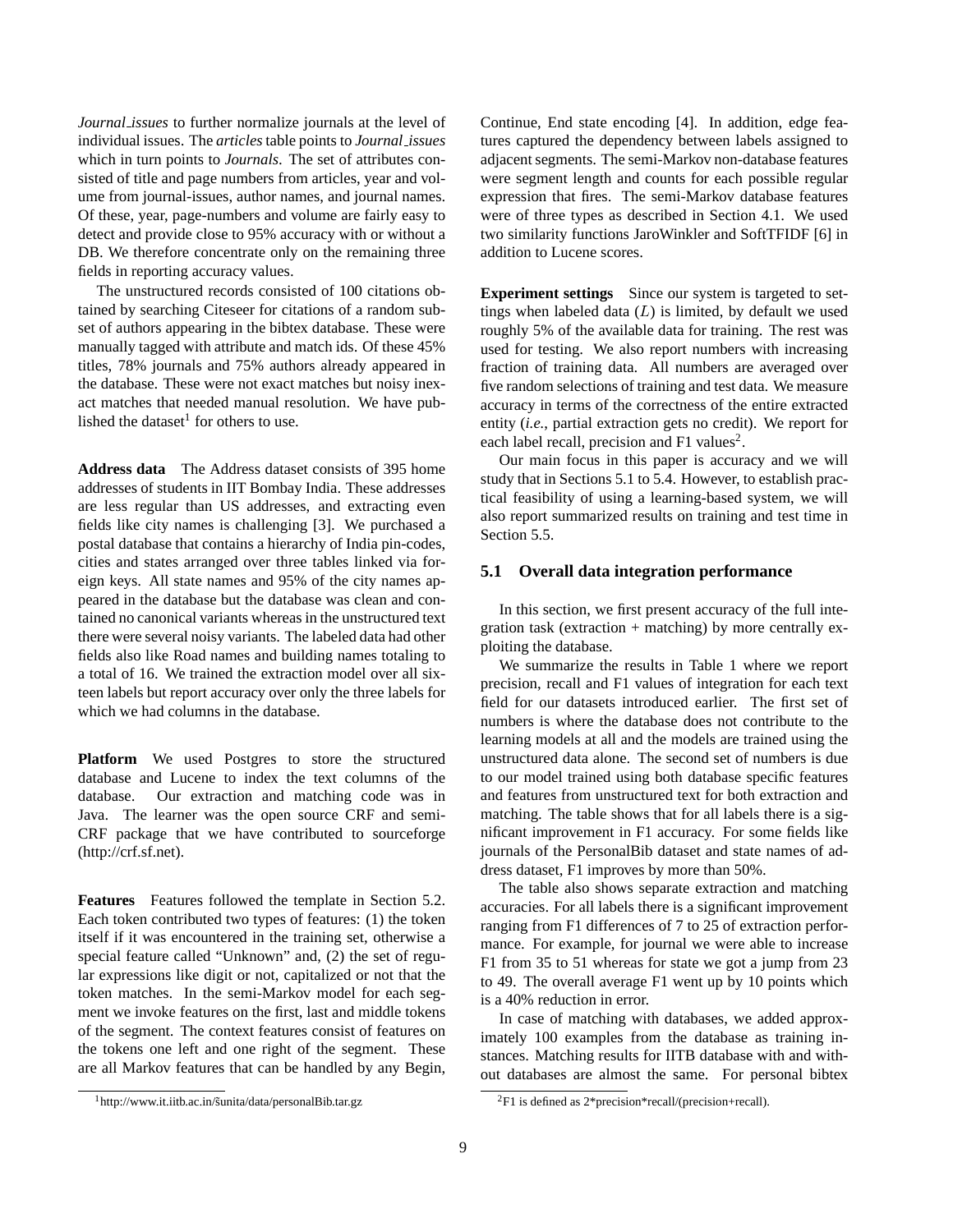|             |         | <b>Integration</b> |        |    |          |    |    | <b>Extraction</b> |    |    |          |    | <b>Match</b> |        |    |                |          |    |                |
|-------------|---------|--------------------|--------|----|----------|----|----|-------------------|----|----|----------|----|--------------|--------|----|----------------|----------|----|----------------|
|             |         |                    | Only-L |    | $L + DB$ |    |    | Only-L            |    |    | $L + DB$ |    |              | Only-L |    |                | $L + DB$ |    |                |
| Dataset     | Label   | D                  |        |    |          | R  |    |                   | R  |    |          | R  | F            | D      | R  | F <sup>1</sup> | D        | R  | F <sub>1</sub> |
| PersonalBib | author  | 63                 | 76     | 69 | 79       | 84 | 81 | 67                | 81 | 73 | 74       | 85 | 79           | 94     | 98 | 96             | 94       | 98 | 96             |
|             | journal | 34                 | 26     | 29 | 64       | 50 | 56 | 40                | 31 | 35 | 56       | 48 | 51           | 88     | 93 | 90             | 88       | 94 | 91             |
|             | title   | 58                 | 50     | 54 | 80       | 53 | 63 | 68                | 59 | 63 | 74       | 68 |              | 76     | 63 | 69             | 94       | 76 | 86             |
| Address     | city    | 67                 | 69     | 68 | 75       | 76 |    | 70                | 72 |    | 78       | 78 | 78           | -97    | 99 | 98             | 97       | 99 | 98             |
|             | state   | 30                 | 14     | 19 | 50       | 37 |    | 36                |    |    | 59       | 42 | 49           | 96     | 85 | 89             | 96       | 85 | 89             |
|             | pincode | 89                 | 87     | 88 | 92       | 91 | 90 | 94                | 92 | 93 | 96       | 94 | 95           | 94     | 92 | 93             | 96       | 94 | 95             |

**Table 1. Accuracy of overall integration, extraction and matching with and without an external database (P=precision, R=recall)**

database, there is a significant improvement in the accuracy of title when the database tuples are added in the training, while for other labels (journal and author) the accuracies are comparable.

We now present a finer grained analysis of the results and study the effects of various factors like data sizes, feature sets and databases on extraction since that is what contributes to most of the difference.

### **5.2 Effect of various features**

We assess the usefulness of various kinds of clues for aiding the extraction tasks by evaluating performance with various feature combinations for two different train sizes of PersonalBib. In Figure 6, we show F1 numbers, starting with an extraction model trained only on features of <sup>L</sup> and then we add four different database features in sequence: schema derived cardinality information, similarity features, entity classifier and regex-level match features. Accuracy improves with each additional feature type. The first significant improvement was on using the similarity features of the database, followed by the improvement due to regex features. Next we evaluate the importance of features derived purely from <sup>L</sup> by dropping features of three types: entity, context and label order while keeping all the database features. Dropping the entity features of  $L$  raises accuracy slightly, probably because given the small training set these tend to overfit the data. The context and edge (label dependency) features are important as seen by the drop in accuracy. Interestingly, if context and edge features are removed in parallel before removing entity features (not shown in figure), accuracy does not drop much. Thus, one of context and edge features is important and the two together are not needed.

#### **5.3 Effect of increasing training data**

We show how the relative accuracy of extraction with and without a database is affected by increasing labeled training data. For these experiments we fixed the test set to



**Figure 6. Effect of various features from the database (db) and labeled data (L) on F1 accuracy**

50% of available and selected different random subsets for training. Figure 7 shows average F1 with increasing training sizes. Accuracy increases as expected in both cases and the database continues to be useful even for larger training set.

#### **5.4 Effect of changing database**

In order to evaluate the sensitivity of our results to particular databases, we report numbers where our personal bibtex database is changed to the publicly available DBLP database while keeping  $L$  unchanged. In Table 2, we report performance on the two databases. We notice that title performance remains unchanged whereas author and journal accuracy drop by 4 and 3 F1 points respectively. However, there is still an overall 14% reduction in extraction error due to use of the database.

#### **5.5 Running time**

As the time required to train an extraction model dominates the integration process, we report performance number for extraction only. We compare the time required for extraction with and without databases.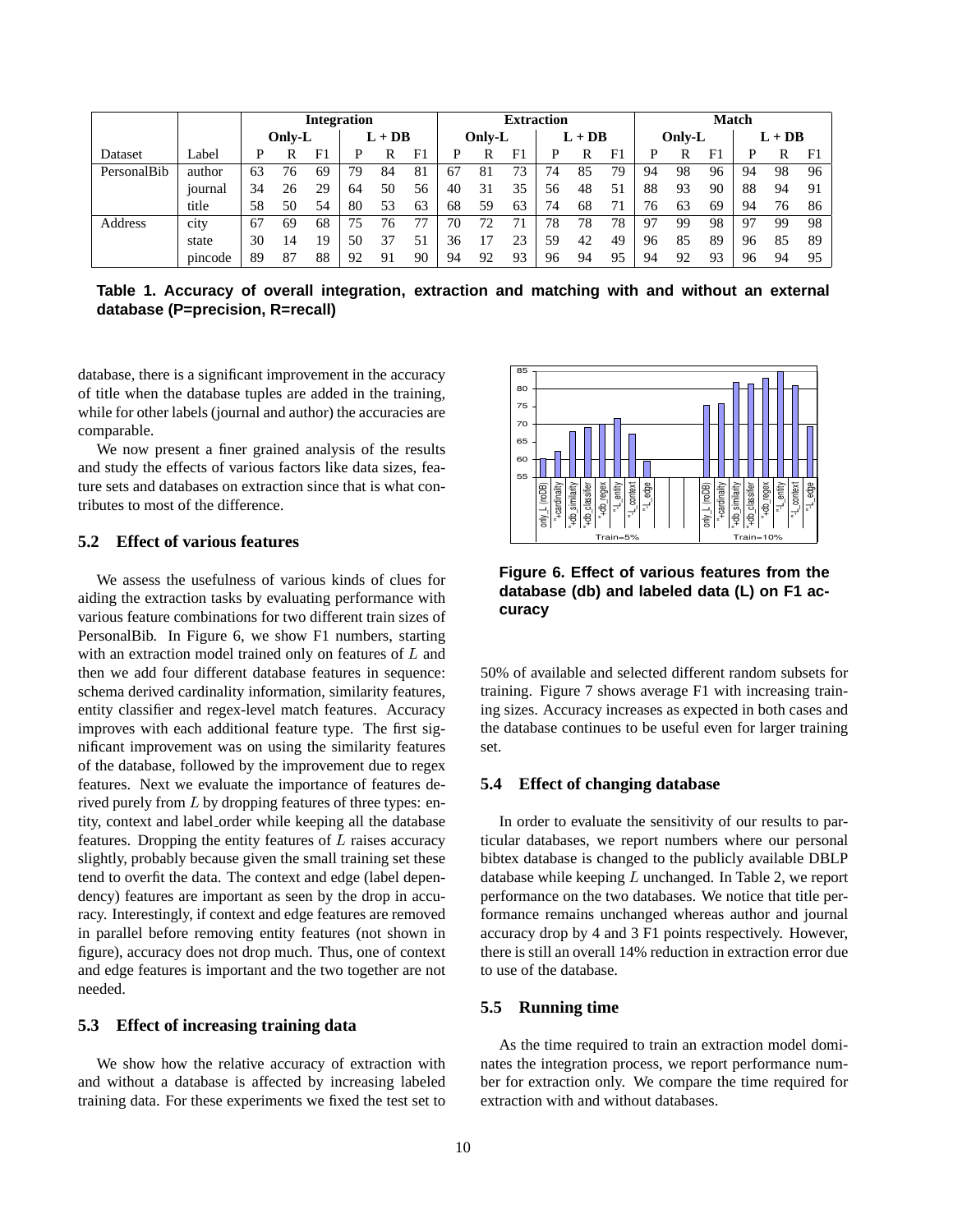

(a) Personal Bibtex

(b) Address data

**Figure 7. Increasing fraction of labeled data (**L**) versus F1 with and without a database**

|         |    | Only-L |     |    |    | $L +$ Personal Bib | $L + DBLP$ |    |    |  |
|---------|----|--------|-----|----|----|--------------------|------------|----|----|--|
| Label   | P  | R      | F1. | P  | R  | F1                 | P          | R  | F1 |  |
| author  |    | 67 81  | 73  | 74 | 85 | 79                 | 70         | 82 | 75 |  |
| journal | 40 | 31     | 35  | 56 | 48 | 51                 | 53         | 44 | 48 |  |
| title   | 68 | 59     | 63  | 74 | 68 | 71                 | 74         | 68 | 71 |  |
| overall | 63 | 66     | 64  | 71 | 74 | 72                 | 68         |    | 69 |  |

## **Table 2. Accuracy of extraction with changing databases (P=precision, R=recall)**

We report training times for extraction models in three settings: without a database, with the smaller personal bibtex and the larger DBLP database. The personal bibtex database has 400 article tuples, 1800 author entries and 200 journals. The DBLP database is relatively large and contains approximately 60000 articles, 70000 authors, and 200 journals. Figure 8 shows the average time required to train an extraction model for various training set sizes under these three settings. Even with 50 training records and the larger DBLP database, the time required is no more than 15 minutes, and less than double the time required by the nodatabase setting. It is possible to reduce the gap further by more efficient index probes as discussed in [5].

Once an extraction models is trained, it is applied on unstructured instances using the A\* algorithm discussed in Section 4.4. For extraction without databases, inference on a single bibtex entry took on average 800 ms. For extraction with personal bibtex database average inference time is around 1800 ms, while with DBLP database it is 4600 ms. This time can also be reduced considerably via efficient index lookups [5].

### **6 Related work**

External dictionaries have been exploited to improve accuracy of NER tasks based on conditional models. A com-



## **Figure 8. Increasing fraction of labeled data (L) versus running time (seconds) with and without databases**

mon scheme is to define boolean features based on exact match of a word with terms that appear in an entity dictionary [4]. This is extended in [7] to handle noisy dictionaries through features that capture various forms of similarity measures with dictionary entries. In both these cases the goal is to exploit entity lists in isolation whereas our goal is to handle multiple inter-linked entity lists. Also, we exploit entity lists more effectively by building an entity classifier and pattern dictionaries.

Another mechanism is to treat the dictionary as a collection of training examples and this has been explored for the case of generative models in [17, 3] This method suffers from a number of drawbacks: there is no obvious way to apply it in a conditional setting; it is highly sensitive to misspellings within a token; and when the dictionary is too large or too different from the training text, it may degrade performance. In [1], some of these drawbacks are addressed by more carefully training a HMM so as to allow small variations in the extracted entities, but this approach being generative is still restricted in its scope of the variety of features that it can handle compared to recent conditional models. Also, it cannot effectively combine information available in both labeled unstructured data and external databases.

Recently there has also been work on exploiting links for matching entities in a relational database, including conditional graphical models for grouped matching of multiattribute records [13] and CRFs for matching a group of records enforcing the transitivity constraint [12]. These are techniques for batched deduplication of a group of records whereas we are addressing an online scenario where unstructured records get inserted one-at-a-time in the database.

### **7 Conclusions**

In this paper we showed how to integrate unstructured text records into existing multi-relational databases using